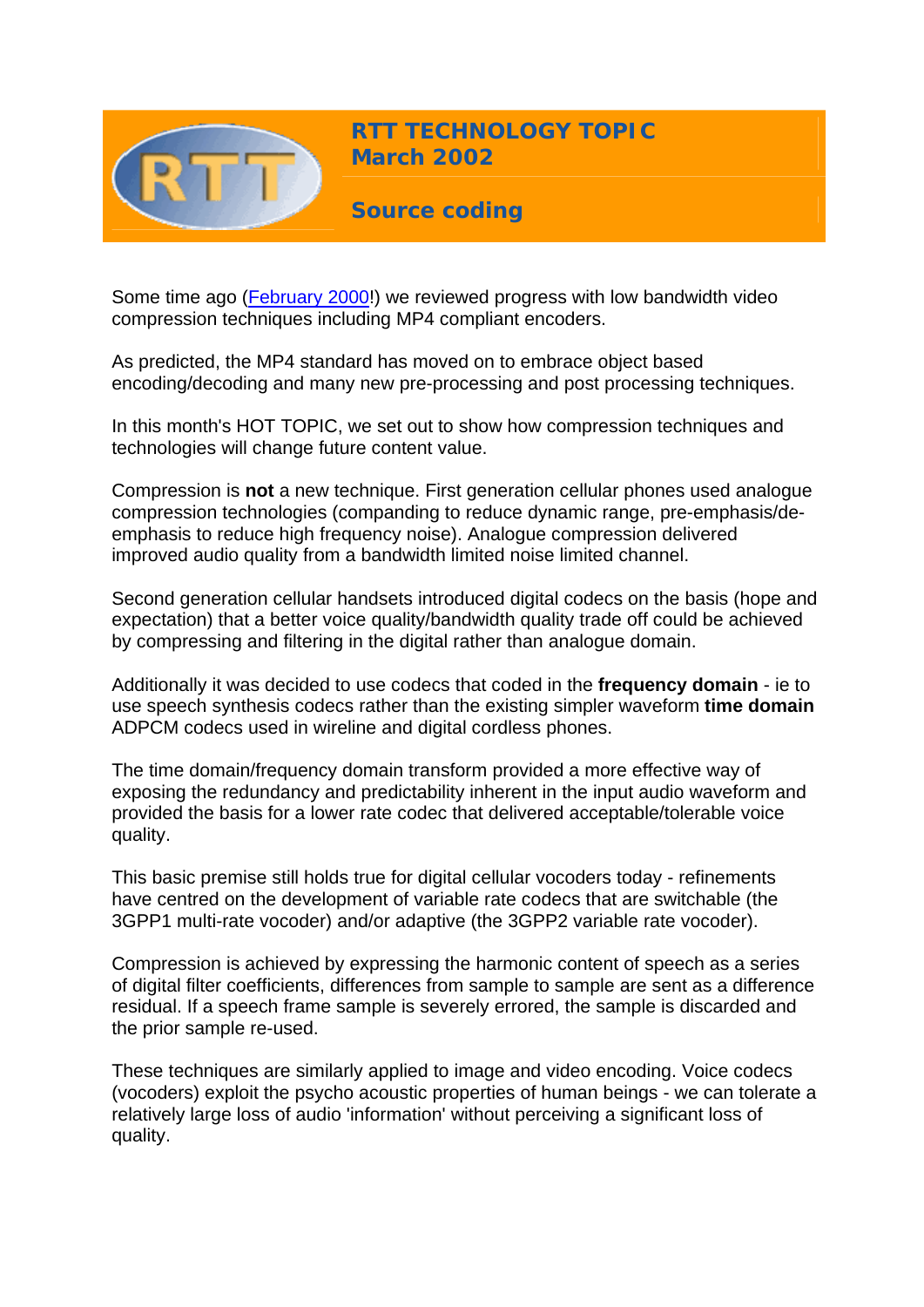Image and video encoders exploit similar limitations in our psycho-visual perception.

M-PEG4 encoders/decoders presently available encode pixel blocks (typically 16 x 16 pixel macroblocks) using a discrete cosine transform to describe the frequency content of the block (discrete cosine transforms replace the sine components of the frequency coefficients with a single number to reduce source coding overhead).

Differences from macroblock to macroblock are encoded and sent as difference information. Similarly, image to image differences and similarities are described, encoded and compressed. Typically, compression ratios of 40:1 are achievable with tolerable image quality.

However, one of the interesting things about M-PEG4 (and what differentiates M-PEG4 from M-PEG2 and previous M-PEG standards) is the support for object coding.

Object coding separates complex objects (for example a person moving across a background) from primitive objects (for example a table, a road - anything inanimate that doesn't move about). The complex and primitive objects can be separately encoded.

Complex objects do not need to be particularly complex. An object moving across a background only changes if it deforms, moves into shadow or rotates.

When an object (eg person) moves, it/he/she moves along an 'optic flow axis', ie the axis and direction of movement can be predicted (and reconstructed or 'rendered' in a decoder).

How an object moves and how an object changes perspective can be described using 'mesh coding', a method for coding **where objects are** within a co-ordinate system **and where they are going** - a process known as motion estimation.

Part of the data sent is a rendering instruction. The decoder uses this data to move (i.e. 'render') the object along and across the screen.

Similar techniques can be used in (very) low bit rate video conferencing. The decoder contains a generic face. Only differentiation parameters are transmitted (the difference between the face encoded and the generic face stored in the decoder). The face on the decoder is a neutral expressionless face. It is only the animation parameters that are transmitted (smiles, eye movements, lip movements).

Effectively in this example, we are trading increased memory bandwidth in the decoder (and processor overhead) for reduced delivery bandwidth.

Motion description and motion estimation together provide the basis for motion compensation. 3G handsets with integral cameras are relatively light devices that suffer from camera shake. Camera shake creates a moving image and increases entropy - i.e. the encoder bit rate increases. Motion compression can be used to eradicate or reduce camera shake prior to encoding.

Most parents with children see mesh coding and motion estimation used in practice